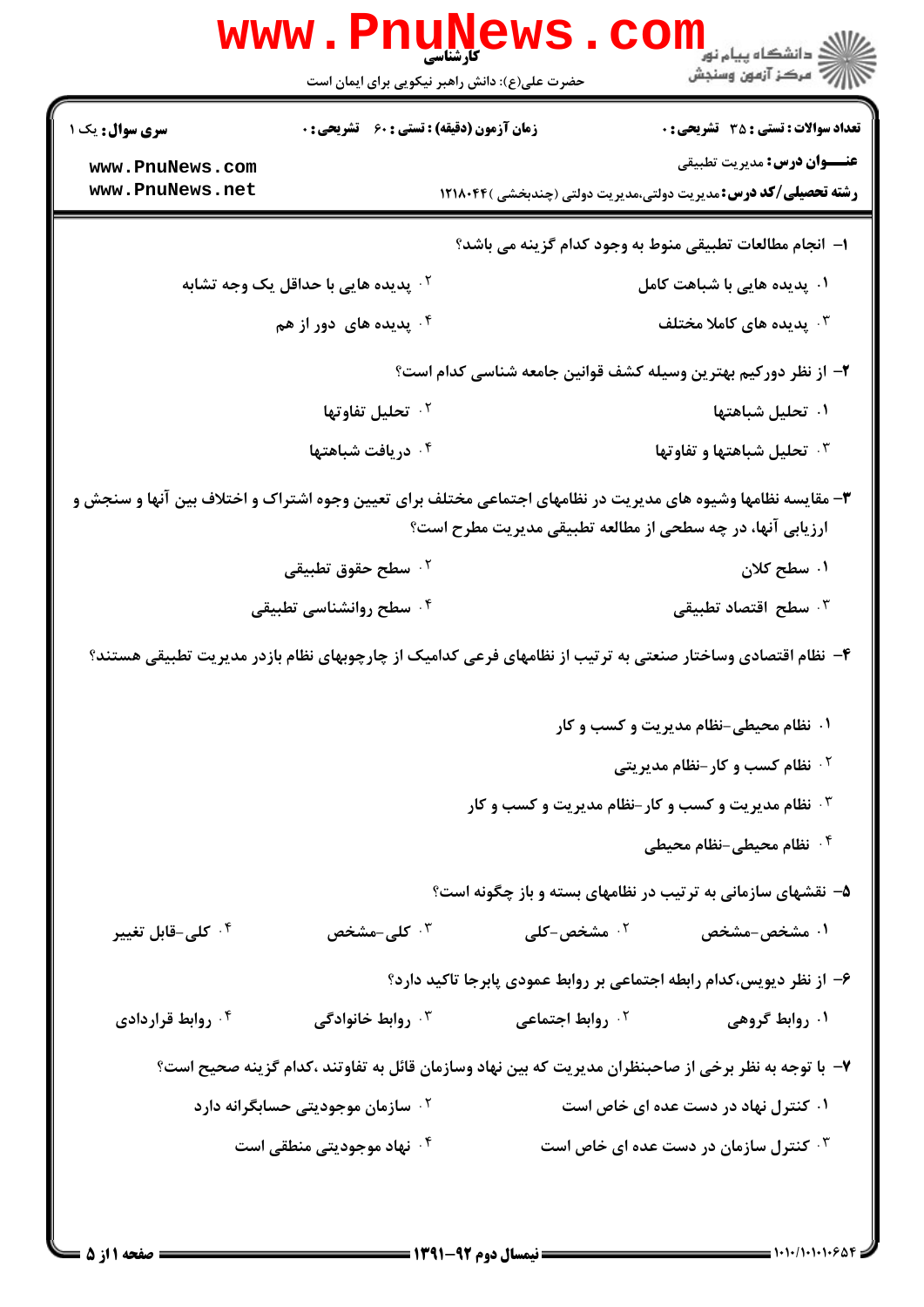|                                                                                                                                  | <b>www.PnuNews</b>                                 | <b>۔ کارشناسی</b><br>حضرت علی(ع): دانش راهبر نیکویی برای ایمان است | ر دانشگاه پيام نور <mark>−</mark><br>ار <i>آهر کرد آزمون وسنج</i> ش                                          |
|----------------------------------------------------------------------------------------------------------------------------------|----------------------------------------------------|--------------------------------------------------------------------|--------------------------------------------------------------------------------------------------------------|
| <b>سری سوال : ۱ یک</b>                                                                                                           | <b>زمان آزمون (دقیقه) : تستی : 60 ٪ تشریحی : 0</b> |                                                                    | <b>تعداد سوالات : تستی : 35 گشریحی : 0</b>                                                                   |
| www.PnuNews.com<br>www.PnuNews.net                                                                                               |                                                    |                                                                    | <b>عنـــوان درس:</b> مديريت تطبيقي<br><b>رشته تحصیلی/کد درس:</b> مدیریت دولتی،مدیریت دولتی (چندبخشی )۱۲۱۸۰۴۴ |
|                                                                                                                                  |                                                    |                                                                    | ۸– در مقایسه دور اساسا به دنبال چه هستیم؟                                                                    |
| ۰ <sup>۴</sup> شباهتها                                                                                                           | ۰۳ ساخت نهادی                                      | ۰۲ دقت                                                             | ۰۱ تفاوتها                                                                                                   |
| ۹- کدامیک از ویژگیهای نظام اداری کشورهای درحال توسعه با ویژگیهایی همچون استبداد رای،نخبه گرایی و قیم وار بودن<br>همراه بوده است؟ |                                                    |                                                                    |                                                                                                              |
|                                                                                                                                  | <sup>۲</sup> ۰ بازدهی کم و ناموثر                  |                                                                    | ۰۱ تقلیدی بودن نظام مدیریت و بی اصالتی تشکیلات                                                               |
|                                                                                                                                  | ۰ <sup>۴</sup> دیوان سالاری سیاسی                  |                                                                    | <b>۰۳ نظام نا شایستگی در مدیریت نیروی انسانی</b>                                                             |
|                                                                                                                                  |                                                    |                                                                    | <b>۱۰</b> رشوه نمونه ای از کدام یک از گزینه های زیر است؟                                                     |
|                                                                                                                                  | <sup>۲ .</sup> فساد اداری و سازمان غیرپاسخگو       |                                                                    | ۰۱ دیوان سالاری سیاسی                                                                                        |
|                                                                                                                                  | ۰۴ فرهنگ حرف به جای عمل                            |                                                                    | ۰۳ مهار گسیختگی دیوان سالاریها                                                                               |
|                                                                                                                                  |                                                    |                                                                    | 11- پس از اضمحلال کمونیسم،کدام کشور جانشین اصلی داراییهای اقتصادی و نظامی شوروی شد؟                          |
| ۰۴ قزاقستان                                                                                                                      | روسیه $\cdot^{\mathsf{r}}$                         | ۰ <sup>۲</sup> ارمنستان                                            | ۰۱ گرجستان                                                                                                   |
|                                                                                                                                  |                                                    |                                                                    | ۱۲- از نظر گورباچف،کدام گزینه نوعی فاجعه در شوروری به حساب می آمد؟                                           |
|                                                                                                                                  | <sup>۲</sup> ۰ سوسیالیسم مبتنی بر بازار آزاد       |                                                                    | ۰۱ فناوري                                                                                                    |
|                                                                                                                                  | ۰۴ اقتصاد دستوری                                   |                                                                    | ۰ <sup>۳</sup> شکست تمرکز زدایی                                                                              |
|                                                                                                                                  |                                                    |                                                                    | ۱۳– براساس قانون اساسی مصوب سال ۱۷۸۷،نظام سیاسی و حکومتی آمریکا چگونه بوده است؟                              |
| ۰ <sup>۴</sup> سرمایه داری                                                                                                       | فئودال $\cdot$                                     | کنفدرال $\cdot$ ۲                                                  | ۰۱ فدرال                                                                                                     |
|                                                                                                                                  |                                                    |                                                                    | <b>۱۴</b> - شرکتهای بزرگ در آمریکا به چه صورت اداره می شوند؟                                                 |
| همکاری $\cdot$ ۴                                                                                                                 | سلسله مراتبي $\cdot^{\mathsf{v}}$                  | ۰ <sup>۲</sup> تفویضی                                              | ۰۱ مشارکت <i>ی</i>                                                                                           |
|                                                                                                                                  |                                                    |                                                                    | ۱۵– انعطاف پذیری،همکاری و بهره گیری از مهارت کارکنان از محاسن کدام ساختار سازمانی است؟                       |
|                                                                                                                                  | ۰۲ وظیفه ای                                        |                                                                    | ۰۱ ماتریسی                                                                                                   |
|                                                                                                                                  | ۰۴ پروژه ای                                        |                                                                    | ۰۳ ساختار بر مبنای محصول                                                                                     |
|                                                                                                                                  |                                                    |                                                                    | ۱۶- هدف کدامیک از اتحادیه ها در آمریکا انعقاد پیمانهای کارگری در سطح ملی است؟                                |
|                                                                                                                                  | ۰ <sup>۲</sup> اتحادیه های صنعتی                   |                                                                    | ۰۱ پیشه وری                                                                                                  |
|                                                                                                                                  | ۰ <sup>۴</sup> اتحادیه های صنفی                    |                                                                    | ا تحادیه های محلی $\cdot^{\mathsf{\mathtt{v}}}$                                                              |
| = صفحه 12: 5 =                                                                                                                   |                                                    | ــــــــــ نيمسال ده م 92-1391 ـــــــــــ                         |                                                                                                              |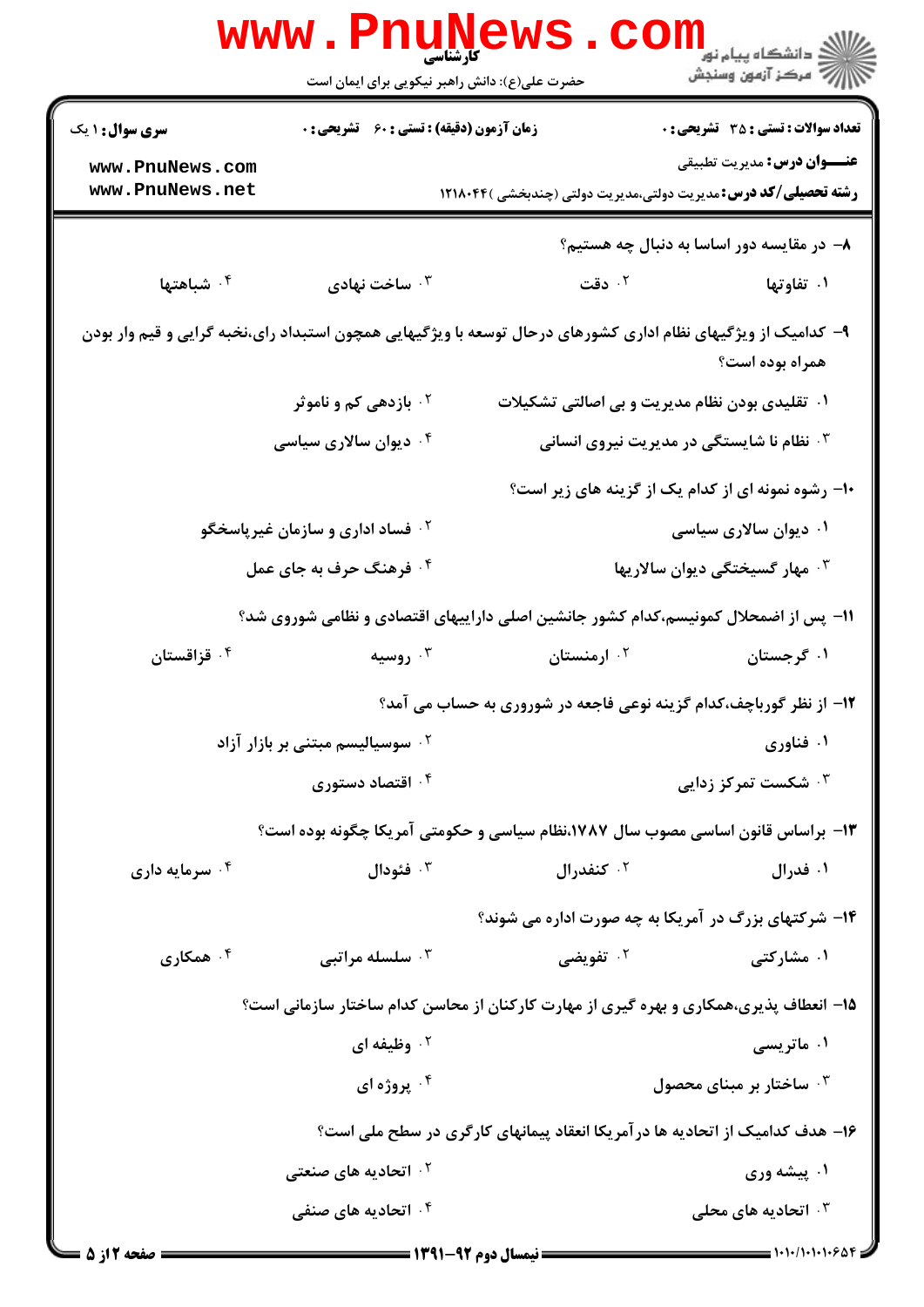|                                                                                                            |                                                             | <b>WWW. PNUNEWS. COILL</b>                                                         |  |
|------------------------------------------------------------------------------------------------------------|-------------------------------------------------------------|------------------------------------------------------------------------------------|--|
| <b>سری سوال :</b> ۱ یک                                                                                     | <b>زمان آزمون (دقیقه) : تستی : 60 ٪ تشریحی : 0</b>          | <b>تعداد سوالات : تستی : 35 - تشریحی : 0</b>                                       |  |
| www.PnuNews.com                                                                                            |                                                             | <b>عنـــوان درس:</b> مديريت تطبيقي                                                 |  |
| www.PnuNews.net                                                                                            |                                                             | <b>رشته تحصیلی/کد درس:</b> مدیریت دولتی،مدیریت دولتی (چندبخشی )۱۲۱۸۰۴۴             |  |
| ۱۷- جنرال موتورزبا استفاده ا ز کدامیک از گزینه ها،هزینه های سرمایه ای خود را به میزان قابل توجهی کاهش داد؟ |                                                             |                                                                                    |  |
| $QC \cdot$                                                                                                 | HRM .r                                                      | $QC$ $.7$<br>JIT.                                                                  |  |
|                                                                                                            |                                                             | <b>۱۸</b> - فاصله قدرت در آمریکا به چه صورت است؟                                   |  |
| ۰۴ کم $\mathcal{S}$                                                                                        | بسيار زياد $\cdot^{\intercal}$                              | ۰ <sup>۲</sup> متوسط<br>۰۱ زیاد                                                    |  |
|                                                                                                            |                                                             | ۱۹- مرد سالاری بر کدام ویژگیها تاکید دارد؟                                         |  |
|                                                                                                            | ۰ <sup>۲</sup> رقابت،احساسی،پرطاقت                          | ۰۱ رقابت،سر سختی،ستیزه جویی                                                        |  |
|                                                                                                            | ۰۴ بصیرت،مادی گرایی،رقابت                                   | انعطاف،مطيع،رقابت $\cdot$                                                          |  |
|                                                                                                            |                                                             | <b>۲۰</b> - به ترتیب اولویتهای رقابتی در ژاپن و اروپا به چه صورت است؟              |  |
|                                                                                                            | ۰ <sup>۲</sup> تحویل به موقع -بهبود کیفیت کالا              | ۰۱ بهبود کیفیت کالا-تحویل به موقع                                                  |  |
| <b>گ تولید با کیفیت عالی- کاهش هزینه های بالا سری</b>                                                      |                                                             | ۰۳ قیمت ارزان-بهبود کیفیت کالا                                                     |  |
|                                                                                                            |                                                             | ۲۱– بر اساس فئودالیسم،انتخاب ، انتصاب و ارتقا کارکنان در ژاپن به چه صورت بوده است؟ |  |
|                                                                                                            | <b>10 براساس طبقات خانوادگی</b>                             | ۰۱ براساس سابقه خدمت                                                               |  |
|                                                                                                            | ۰۴ براساس تجربه و تخصص                                      | براساس تحصیلات $\cdot^{\mathsf{\texttt{w}}}$                                       |  |
|                                                                                                            |                                                             | <b>۲۲-</b> سبک رهبری در سازمانهای آمریکا و ژاپن به ترتیب چگونه است؟                |  |
|                                                                                                            | ۰۲ پدرانه-پائين به بالا                                     | ۰۱ پائین به بالا-دستوری                                                            |  |
|                                                                                                            | ۰۴ پدرانه-دستوری                                            | دستوری-پدرانه $\cdot^{\texttt{w}}$                                                 |  |
|                                                                                                            |                                                             | ۲۳– دولت ژاپن در برنامه های توسعه بر کدام گزینه تاکیددارد؟                         |  |
|                                                                                                            | ۰ <sup>۲</sup> اشتغال                                       | ۰۱ صادرات                                                                          |  |
|                                                                                                            | ۰۴ کاهش تورم                                                | <b>4. تعادل واردات و صادرات</b>                                                    |  |
|                                                                                                            | ۲۴- کدام گزینه عامل مهم در مشارکت پائین کارکنان در چین است؟ |                                                                                    |  |
|                                                                                                            | ۰۲ حساسیت قومی                                              | ۰۱ انعطاف پذیری سازمان                                                             |  |
|                                                                                                            | ۰۴ تصمیم گیری متمرکز                                        | ۰۳ ارتباطات غیر رسمی                                                               |  |
|                                                                                                            |                                                             |                                                                                    |  |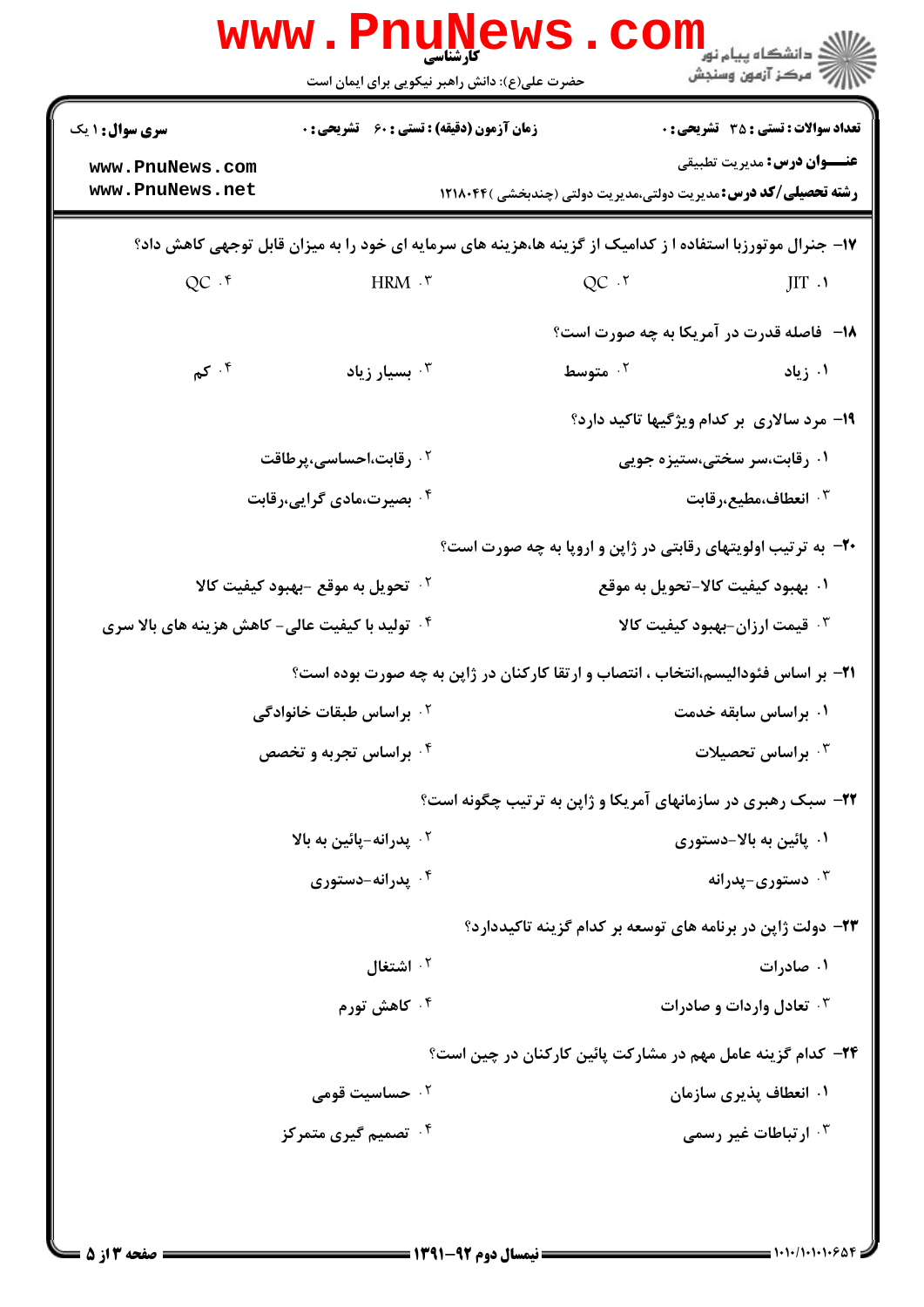|                                                                                                                                                                                                                                                                                                                                                                                                        | <b>www.PnuNews</b><br>حضرت علی(ع): دانش راهبر نیکویی برای ایمان است |                                                                             | ر دانشگاه پيام نور <mark>−</mark><br>ار <i>آهر کر</i> آزمون وسنجش |
|--------------------------------------------------------------------------------------------------------------------------------------------------------------------------------------------------------------------------------------------------------------------------------------------------------------------------------------------------------------------------------------------------------|---------------------------------------------------------------------|-----------------------------------------------------------------------------|-------------------------------------------------------------------|
| <b>سری سوال : ۱ یک</b>                                                                                                                                                                                                                                                                                                                                                                                 | <b>زمان آزمون (دقیقه) : تستی : 60 ٪ تشریحی : 0</b>                  | <b>تعداد سوالات : تستی : 35 - تشریحی : 0</b>                                |                                                                   |
| www.PnuNews.com<br>www.PnuNews.net                                                                                                                                                                                                                                                                                                                                                                     |                                                                     | <b>رشته تحصیلی/کد درس:</b> مدیریت دولتی،مدیریت دولتی (چندبخشی )۱۲۱۸۰۴۴      | <b>عنـــوان درس:</b> مديريت تطبيقي                                |
|                                                                                                                                                                                                                                                                                                                                                                                                        |                                                                     |                                                                             |                                                                   |
|                                                                                                                                                                                                                                                                                                                                                                                                        |                                                                     | ۲۵– امتیاز چینی های تایوانی در پرهیز از عدم اطمینان چه میزان است؟           |                                                                   |
| ۰۴ خیلی کم                                                                                                                                                                                                                                                                                                                                                                                             | ۰۳ متوسط                                                            | ۰۲ بالا                                                                     | ۰۱ پائین                                                          |
|                                                                                                                                                                                                                                                                                                                                                                                                        |                                                                     | ۲۶- پاداشهای خارجی در چین از چه عواملی تشکیل شده است؟                       |                                                                   |
| <b>گ حقوق و دستمزد و کمکهای مالی</b>                                                                                                                                                                                                                                                                                                                                                                   |                                                                     | ۰۱ پاداشهای دولتی و مادی                                                    |                                                                   |
| ۰۴ پاداشهای اخلاقی و انگیزشی                                                                                                                                                                                                                                                                                                                                                                           |                                                                     | ۰۳ پاداشهای اخلاقی و مادی                                                   |                                                                   |
|                                                                                                                                                                                                                                                                                                                                                                                                        |                                                                     | ۲۷– کدامیک از گزینه ها،نظام قانونی آفریقا را به درستی نشان می دهد؟          |                                                                   |
| ۰ <sup>۲</sup> مبتنی بر قوانین اروپایی بودن                                                                                                                                                                                                                                                                                                                                                            |                                                                     | ۰۱ مبتنی بر سنتهای بومی بودن                                                |                                                                   |
|                                                                                                                                                                                                                                                                                                                                                                                                        | ۰۴ نظام ضعیف قانونی                                                 | ه مبتنی بر سنتهای بومی و قوانین اروپایی بودن $\cdot^{\textsf{\tiny{T}}}$    |                                                                   |
|                                                                                                                                                                                                                                                                                                                                                                                                        |                                                                     | ۲۸- نظام پاداش مبتنی بر عملکرد درآفریقا در کدام بخش مشاهده می شود؟          |                                                                   |
|                                                                                                                                                                                                                                                                                                                                                                                                        | ۰۲ بخش عمومی                                                        |                                                                             | ۰۱ بخش خصوصی                                                      |
|                                                                                                                                                                                                                                                                                                                                                                                                        | ۰ <sup>۴</sup> بخش عمومی و خصوصی                                    | به ندرت در بخش خصوصی مشاهده می شود $\cdot^{\texttt{w}}$                     |                                                                   |
|                                                                                                                                                                                                                                                                                                                                                                                                        |                                                                     | ۲۹- کدام گزینه ویژگیهای سازمانهای کوچک بومی آفریقا را به درستی نشان می دهد؟ |                                                                   |
|                                                                                                                                                                                                                                                                                                                                                                                                        | <sup>۰۲</sup> غیر رسمی و متمرکز                                     | ۰۱ رسمی و غیر متمرکز                                                        |                                                                   |
| ۰۴ غیر رسمی و غیر متمرکز                                                                                                                                                                                                                                                                                                                                                                               |                                                                     | رسمی و متمرکز $\cdot^{\mathsf{v}}$                                          |                                                                   |
|                                                                                                                                                                                                                                                                                                                                                                                                        |                                                                     | ۳۰- بر اساس کدام دلیل نسبت کارگران کشاورزی به صنعتی در آفریقا بسیار بالاست؟ |                                                                   |
|                                                                                                                                                                                                                                                                                                                                                                                                        | ۰ <sup>۲</sup> شکل بازار                                            | ۰۱ بهره وری کم کارگران                                                      |                                                                   |
|                                                                                                                                                                                                                                                                                                                                                                                                        | ۰ <sup>۴</sup> جمعیت عظیم                                           | نظام سرمایه داری $\cdot^{\mathtt{w}}$                                       |                                                                   |
|                                                                                                                                                                                                                                                                                                                                                                                                        |                                                                     | <b>۳۱</b> - در کدامیک از گزینه ها سرمایه داری دولتی حاکم بر بخش خصوصی است؟  |                                                                   |
| ۰۴ ژاپن                                                                                                                                                                                                                                                                                                                                                                                                | ۰ <sup>۳</sup> آمریکا                                               | ۰ <sup>۲</sup> آفریقا                                                       | ۰۱ چين                                                            |
|                                                                                                                                                                                                                                                                                                                                                                                                        |                                                                     | ۳۲- کدامیک از کشورها یا مناطق دارای دو حزب سیاسی هستند؟                     |                                                                   |
| ۰۴ کوبا                                                                                                                                                                                                                                                                                                                                                                                                | <b>4 . آمریکای شمالی</b>                                            | ۰۲ آفریقا                                                                   | ۰۱ چين                                                            |
|                                                                                                                                                                                                                                                                                                                                                                                                        |                                                                     | ۳۳- در آفریقا ،فلسفه مدیریت نمونه بارزی از کدام نظریه است؟                  |                                                                   |
| $J$ نظریه $\cdot$ $^{\circ}$                                                                                                                                                                                                                                                                                                                                                                           |                                                                     | $Z$ نظریه X مک گرگور سیست تظریه $Y$<br>۰۱ نظریه لامک گرگور $\cdot$          |                                                                   |
|                                                                                                                                                                                                                                                                                                                                                                                                        |                                                                     |                                                                             |                                                                   |
| $\blacktriangleright$ 14 × 16 × $\blacktriangleright$ 14 × 2.6 × 2.0 × 2.0 × 2.0 × 2.0 × 2.0 × 2.0 × 2.0 × 2.0 × 2.0 × 2.0 × 2.0 × 2.0 $\blacktriangleright$ 2.0 $\blacktriangleright$ 2.1 $\blacktriangleright$ 2.1 $\blacktriangleright$ 2.1 $\blacktriangleright$ 2.1 $\blacktriangleright$ 2.1 $\blacktriangleright$ 2.1 $\blacktriangleright$ 2.1 $\blacktriangleright$ 2.1 $\blacktriangleright$ |                                                                     | <b>ــــــــــ ن</b> رمسال دوم ۹۲-۱۳۹۱ <del>- - </del>                       |                                                                   |